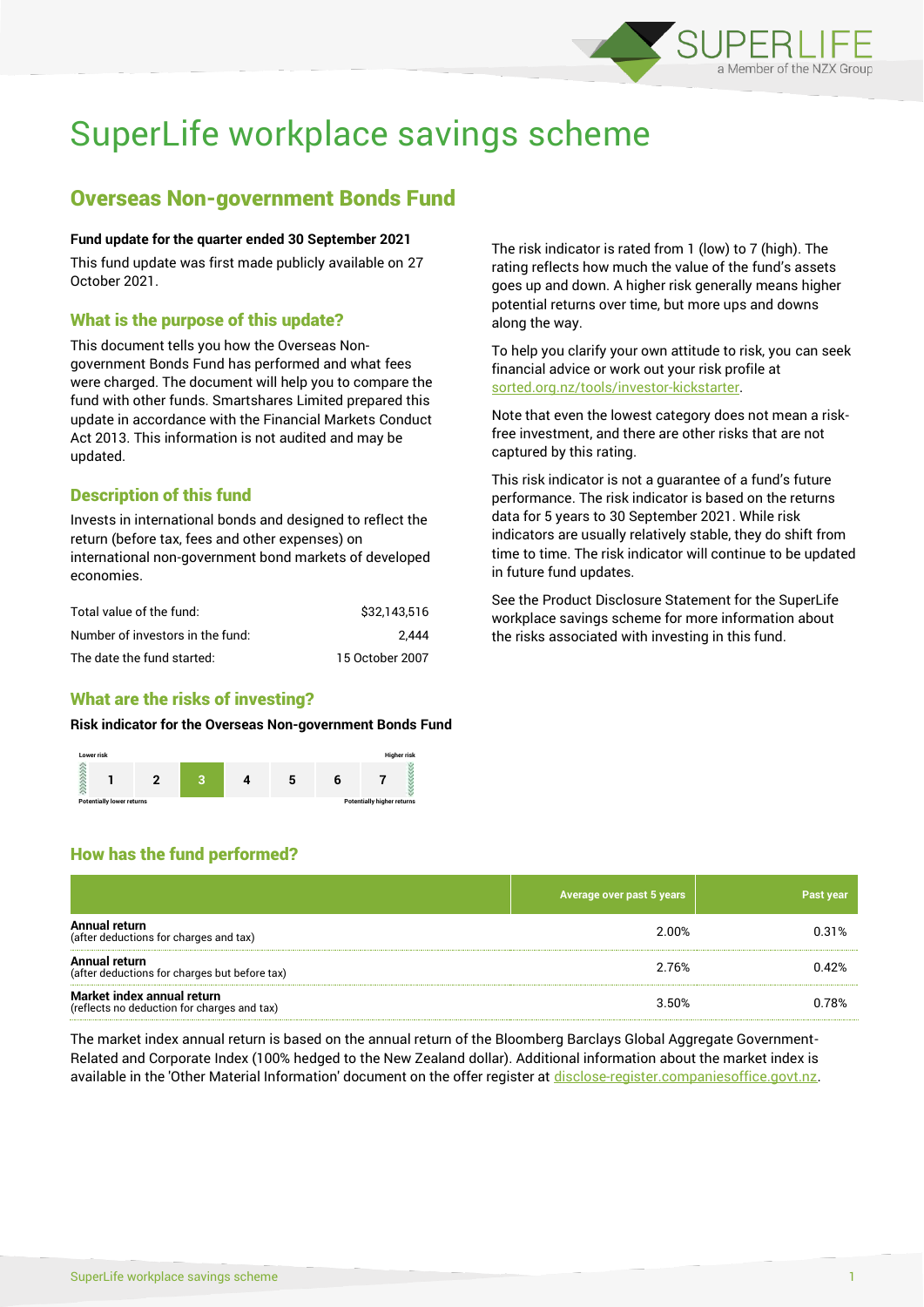

#### **Annual return graph**



This shows the return after fund charges and tax for each of the last 10 years ending 31 March. The last bar shows the average annual return for the last 10 years, up to 30 September 2021.

**Important:** This does not tell you how the fund will perform in the future.

Returns in this update are after tax at the highest prescribed investor rate (PIR) of tax for an individual New Zealand resident. Your tax may be lower.

### What fees are investors charged?

Investors in the Overseas Non-government Bonds Fund are charged fund charges. In the year to 31 March 2021 these were:

|                                                       | % per annum of fund's net<br>asset value |  |
|-------------------------------------------------------|------------------------------------------|--|
| <b>Total fund charges</b>                             | በ 44%                                    |  |
| Which are made up of:                                 |                                          |  |
| <b>Total management and administration</b><br>charges | 0.44%                                    |  |
| Including:                                            |                                          |  |
| Manager's basic fee                                   | 0.43%                                    |  |
| Other management and<br>administration charges        | 0.01%                                    |  |
| <b>Other charges</b>                                  | Dollar amount per investor               |  |
| Administration fee                                    | \$12 per annum                           |  |

Investors may also be charged individual action fees for specific actions or decisions (for example, for transferring money to a KiwiSaver scheme other than the SuperLife KiwiSaver scheme). See the Product Disclosure Statement for the SuperLife workplace savings scheme for more information about those fees.

The fees set out above include GST where applicable.

Small differences in fees and charges can have a big impact on your investment over the long term.

## Example of how this applies to an investor

Jess had \$10,000 in the fund at the start of the year and did not make any further contributions. At the end of the year, Jess received a return after fund charges were deducted of \$31 (that is 0.31% of her initial \$10,000). Jess paid other charges of \$12. This gives Jess a total return after tax of \$19 for the year.

## What does the fund invest in?

#### **Actual investment mix**

This shows the types of assets that the fund invests in.

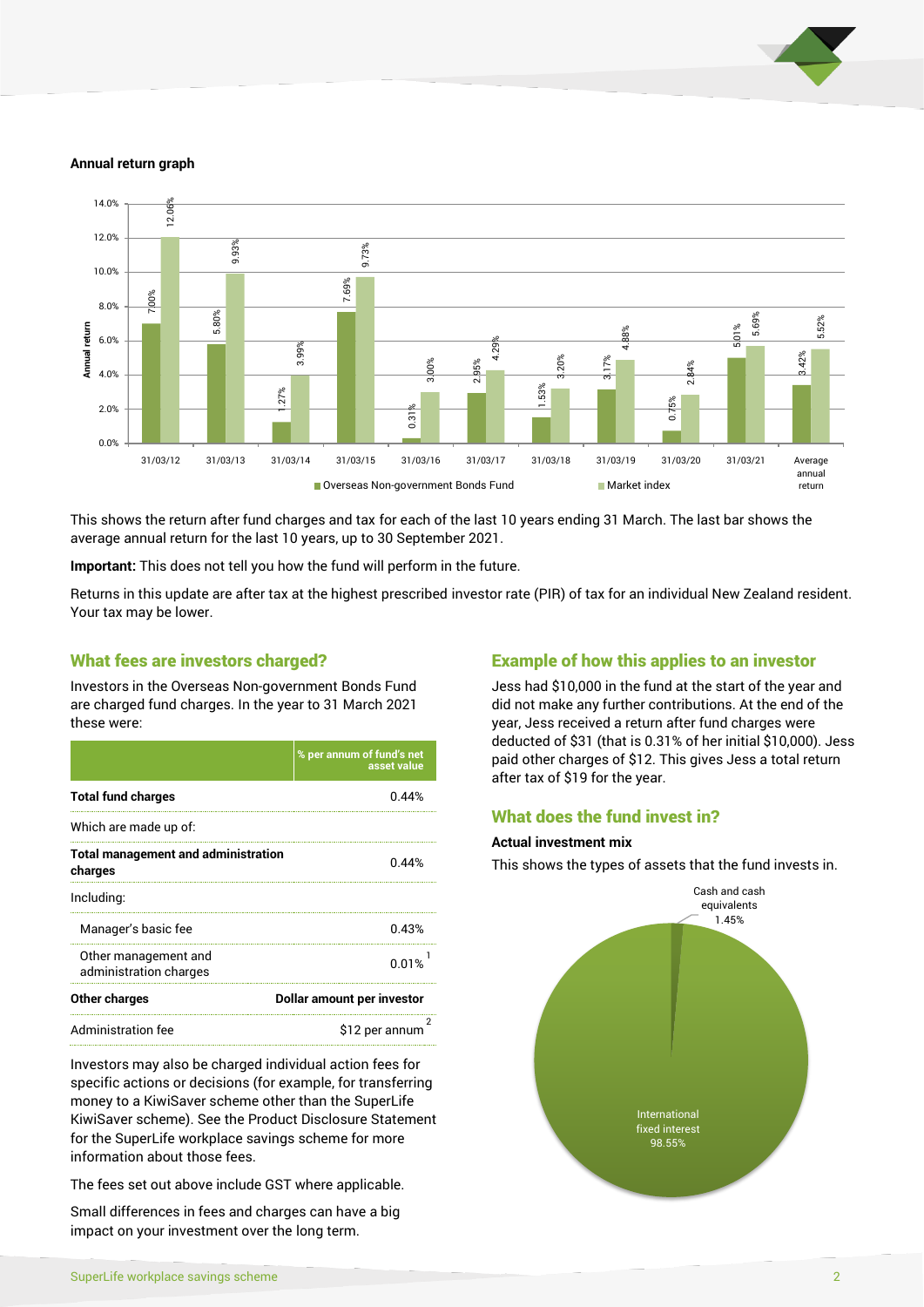

#### **Target investment mix**

This shows the mix of assets that the fund generally intends to invest in.

| <b>Asset Category</b>        | <b>Target asset mix</b> |
|------------------------------|-------------------------|
| Cash and cash equivalents    |                         |
| New Zealand fixed interest   |                         |
| International fixed interest | 100.00%                 |
| Australasian equities        |                         |
| International equities       |                         |
| Listed property              |                         |
| Unlisted property            |                         |
| Commodities                  |                         |
| Other                        |                         |

#### **Top 10 investments**<sup>3</sup>

| <b>Name</b>                                                   | % of fund's net | Type                                   | <b>Country</b> | <b>Credit rating</b><br>(if applicable) |
|---------------------------------------------------------------|-----------------|----------------------------------------|----------------|-----------------------------------------|
| Vanguard International Credit Securities Index<br>Fund Hedged | 99.60%          | International fixed interest Australia |                |                                         |
| ANZ NZD Current Account                                       | 1.47%           | Cash and cash equivalents New Zealand  |                |                                         |

The top 10 investments make up 101.07% of the fund's net asset value.

#### **Currency hedging**

The fund's foreign currency exposure is hedged to the New Zealand dollar. The target hedging level is 100% (although the actual hedging level may differ from this because of cash flow and market movements). As at 30 September 2021, 97.9% of the fund's foreign currency exposure was hedged.

## Key personnel

This shows the directors and employees who have the most influence on the investment decisions of the fund:

| <b>Name</b>                              | <b>Current position</b>                         | <b>Time in current position</b> | <b>Previous or other positions</b>                                          | Time in previous / other<br>position |
|------------------------------------------|-------------------------------------------------|---------------------------------|-----------------------------------------------------------------------------|--------------------------------------|
| <b>Guy Roulston Elliffe</b>              | Director                                        | 5 years and 10 months           | Corporate Governance<br>Manager - ACC (current<br>position)                 | 6 years and 5 months                 |
| Stuart Kenneth<br><b>Reginald Millar</b> | Chief Investment<br>Officer - Smartshares       | 2 years and 4 months            | <b>Head of Portfolio Management</b><br>- ANZ Investments                    | 6 years and 4 months                 |
| Hugh Duncan Stevens                      | <b>Chief Executive</b><br>Officer - Smartshares | 3 years and 7 months            | <b>Chief Operating Officer -</b><br>Implemented Investment<br>Solutions Ltd | 2 years and 6 months                 |
| Alister John Williams                    | Director                                        | 5 years and 10 months           | <b>Investment Manager - Trust</b><br>Management                             | 5 years and 4 months                 |

## Further information

You can also obtain this information, the Product Disclosure Statement for the SuperLife workplace savings scheme, and some additional information, from the offer register at [disclose-register.companiesoffice.govt.nz.](http://www.disclose-register.companiesoffice.govt.nz/)

#### **Notes**

1 We charge fixed fund charges that cover normal fund operating costs. For disclosure purposes, supervisor, audit and legal costs are not included in the manager's basic fee, but are included in the other management and administration charges.